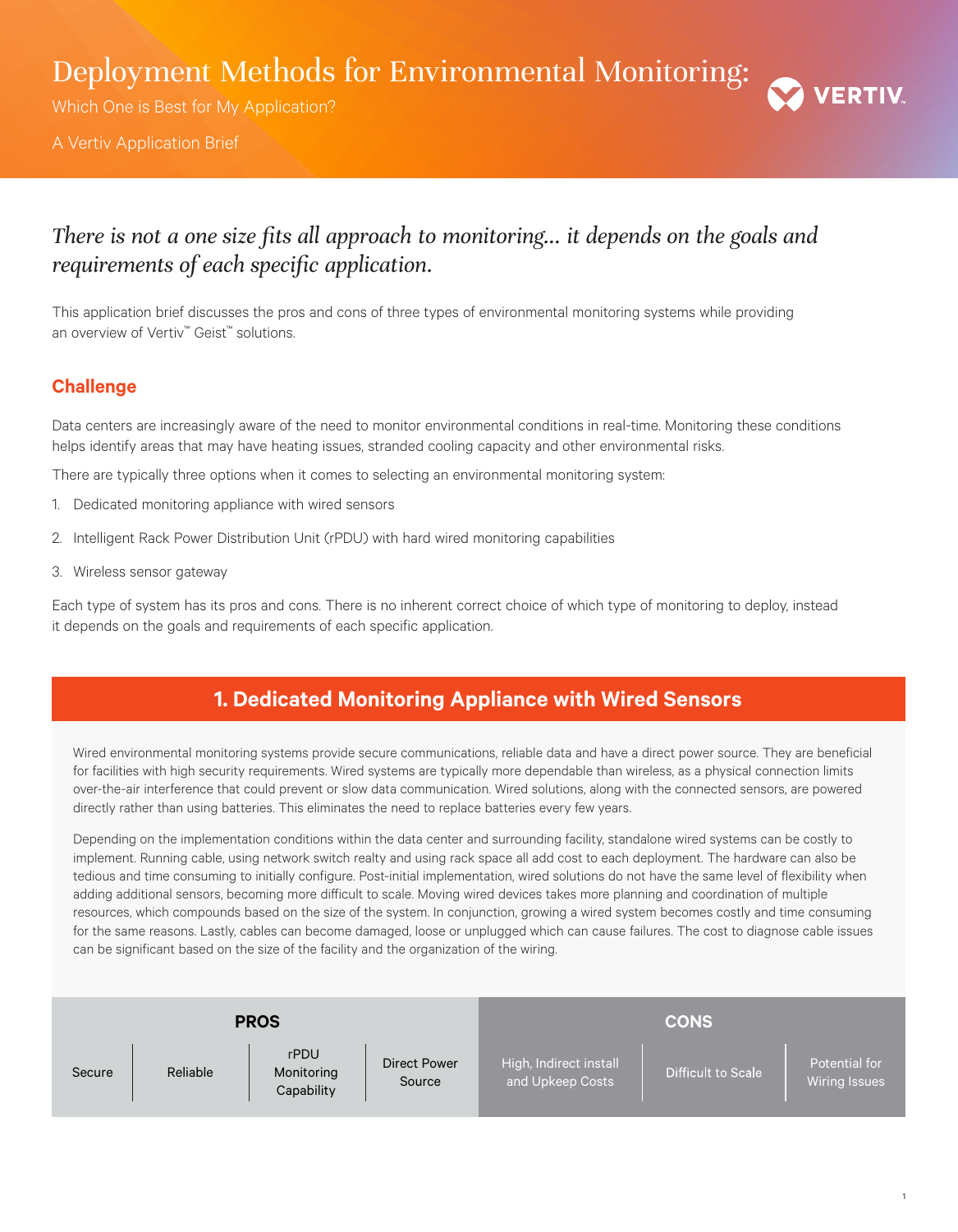# Deployment Methods for Environmental Monitoring:

Which One is Best for My Application?

A Vertiv Application Brief

## **2. Intelligent rPDU with Monitoring Capability**

Many customers choose to use existing, intelligent power distribution units within the rack as the hosts for environmental monitoring. Many Monitored and Switched rPDUs have built-in capability to attach wired monitoring sensors. Each unit's environmental sensor ports provide data center managers with the ability to track critical climate variables like temperature, airflow, humidity and dew point with the use of an external sensor. This becomes advantageous because a standalone monitoring device does not have to be purchased, connected to the network and monitored individually.

Using intelligent rPDUs allows users to take advantage of the existing intelligence at the rack level and gather data through the network connection of the rPDU. Alarms, alerts, and live values can all be sent through the rPDU. No additional network cables are required, along with eliminating the need to connect to expensive switch ports.

This method increases the number of communication points for the monitoring system – as sensors will be placed on multiple rPDUs, rather than one standalone monitoring unit. In most scenarios, this is viewed as an advantage. There exists a single point of failure when using a standalone unit (i.e., if the host device fails to communicate, so do all the connected sensors). However, if communication fails on one rPDU when using multiple, intelligent rPDUs, the monitoring system only fails for the limited number of connected sensors. The higher number of communication points become a disadvantage when users cannot access all rPDUs within a single interface. This can be solved using a DCIM solution which aggregates all data into one screen.

| Lower Cost         | Us6 |
|--------------------|-----|
| to Implement   Com |     |

es Existing **nmunication** No Requirement to Utilize Additional Switch Ports

**PROS**

No Single Point of Failure

Potential Management Challenges From Using Multiple Interfaces

**CONS**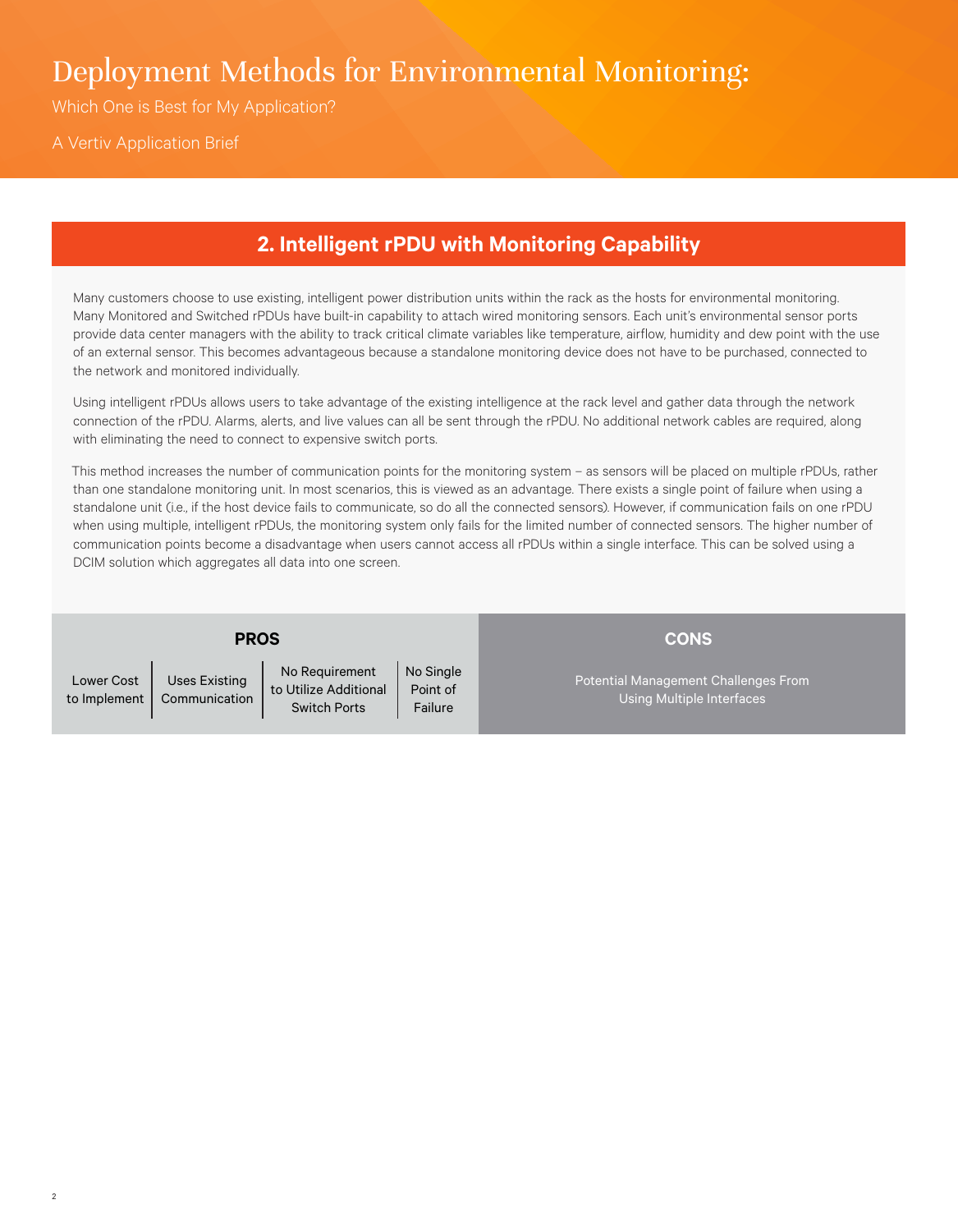

## **3. Wireless Sensor Gateway**

Wireless monitoring has come a long way in the past few years with improved security and reliability. Newer wireless technology typically uses 128-bit encryption to protect data. Data is communicated via the wireless devices' own signal rather than using the same signal as other infrastructure in the building. Reliability has also been improved with early fault detection of failing sensors so errors can be detected and resolved quickly before corrupt data is reported as valid.

Technologies that improve the range of wireless systems have also improved in the past few years. With better technology, wireless monitoring networks can receive data from hundreds of individual sensors decreasing the need to configure numerous monitoring networks.

One of the biggest advantages of wireless monitoring is the ease of deployment. When deploying environmental monitoring in a new data center, a wireless solution can reduce and simplify install times and effort by eliminating unnecessary wiring. Removing the need to run cable means decreased deployment cost and fewer install personnel.

With no wires, moving devices after install is simple and quick. Retrofitting an existing data center where the majority of the network switches are at capacity and rack space is at a premium becomes easier with a wireless solution. The increased flexibility goes hand-in-hand with scalability. Growing a wireless system is straightforward since new cabling does not need to be pulled. As an added benefit, wireless pricing has become more competitive in recent years.

The challenges with wireless systems include higher initial hardware costs when compared to wired monitoring solutions. Also, batteries are required to power the sensors, which typically require replacement every three to five years; although newer technology has begun to increase duration. Interference can also occur based on the layout of the facility or the addition of walls, structures or large devices. A previously stable wireless sensor could start to have issues as new devices, structures or objects are added or moved within the facility; troubleshooting these interferences can take time. Although security is much improved, wireless communication in the data center might remain a concern for some users.



### **The Vertiv Geist Solution**

The Geist Monitoring product line has a number of quality products to choose from based on your deployment requirements.

#### Wired

The Geist standalone monitoring systems provide built-in temperature, humidity, and dew point monitoring with the ability to add additional monitoring capabilities with external Plug-n-Play sensors and Dry Contact/ 0-5V sensors. The comparison chart shows a brief overview of each of the wired solution's capabilities.

#### Wired to a PDU

Geist offers a wide range of intelligent power distribution units equipped to accommodate a variety of wired sensors including, but not limited to, temperature, humidity and airflow. Use the Geist PDU Finder to select which rPDU is right for your power and environmental monitoring needs.